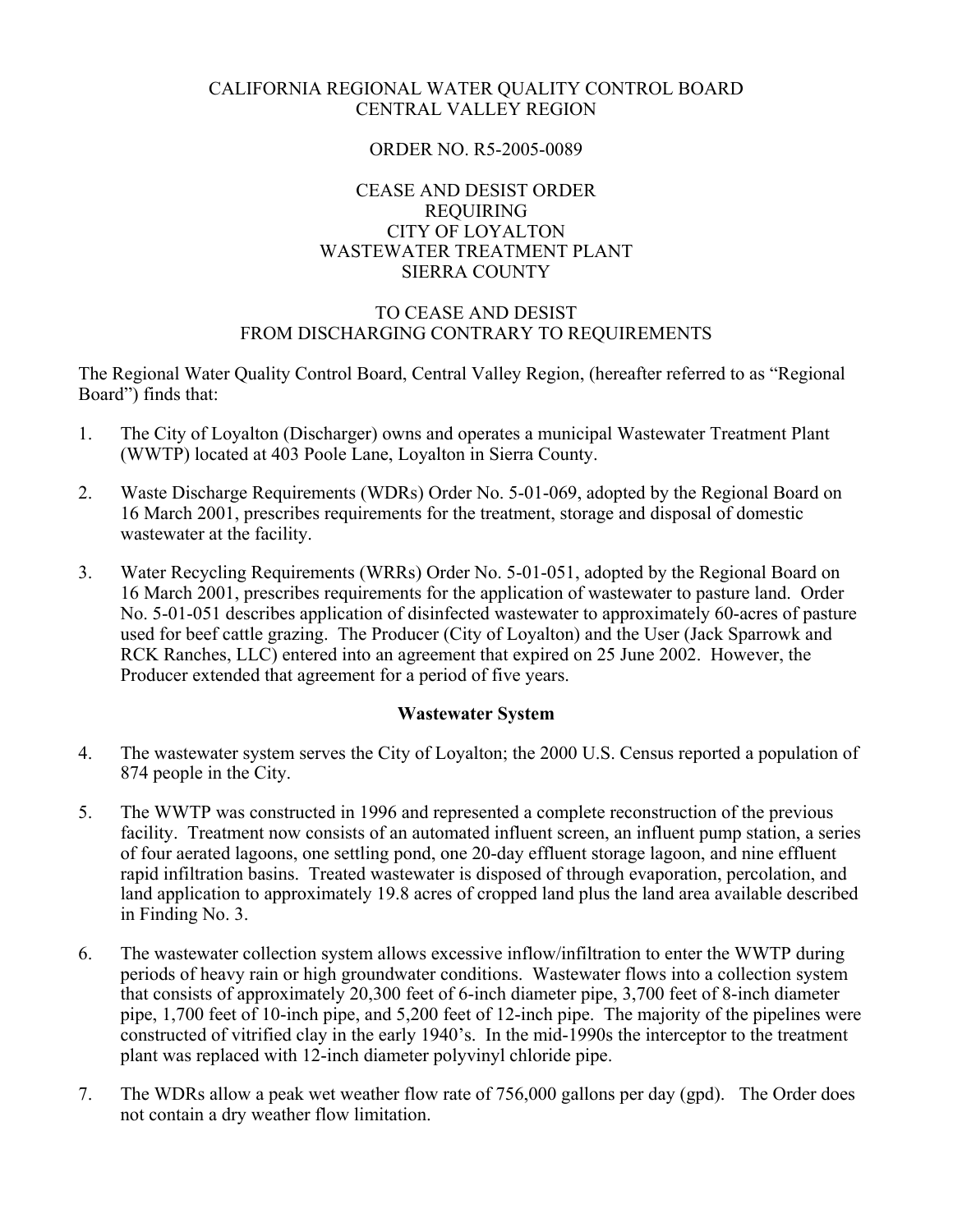## **Background**

- 8. Cease and Desist Order (CDO) No. 86-120 was adopted on 30 May 1986 to address untreated waste discharges to Smithneck Creek and sanitary sewer overflows from the collection system. CDO No. 86-120 required construction of improvements to achieve compliance with WDRs Order No. 82-055. The Discharger completed the required improvements in 1996.
- 9. WDRs Order No. 5-01-069 increased the storage capacity requirement from the 25-year to the 100-year total annual return period criterion, consistent with that required of other dischargers. The Order also allowed the Discharger until 1 October 2004 to complete the improvement.
- 10. An NOV was issued on 14 January 2002 for failure to submit three technical reports required by WDRs Order No. 5-01-069. The Discharger subsequently submitted the reports.
- 11. The December 2002 *City of Loyalton Water and Wastewater Master Plan* (*Master Plan*) prepared by Eco:Logic Engineering presented an assessment of both the water and wastewater systems. The following wastewater system issues were identified:
	- a. Collection system is surcharged under extreme peak wet weather flow events caused by excessive infiltration and inflow that occurs during storm events.
	- b. The influent pump station has inadequate capacity.
	- c. Based on the wastewater percolation rate the effluent storage lagoon may leak wastewater onto adjoining property and possibly into Smithneck Creek.
	- d. The effluent storage and disposal system is not adequate for any years above normal precipitation.
- 12. In response to a 30 March 2005 Notice of Violation, the Discharger acknowledges non-compliance with WDRs Order No. 5-01-069 because the upgrade to comply with Discharge Specification B.9 have not been completed. The Discharger subsequently submitted a 27 April 2005 technical report that presents a schedule and plan to comply with the WDRs.

## **Violations of the Waste Discharge Requirements**

- 13. Discharge Specification No. B.9 of WDRs Order No. 5-01-069 states: *Ponds shall have sufficient capacity to accommodate allowable wastewater flow and designed for seasonal precipitation and inflow and infiltration during the nonirrigation season. Design seasonal precipitation shall be based on total annual precipitation using a return period of 100 years, distributed monthly in accordance with historical rainfall patterns. Freeboard shall never be less than two feet (measured vertically) in each of the aeration, settling and storage ponds.*
- 14. Provision No. G.1.e states:…*The Discharger shall implement an approved alternative that will allow the Discharger to achieve full compliance with Discharge Specification B.9 by 1 October 2004.*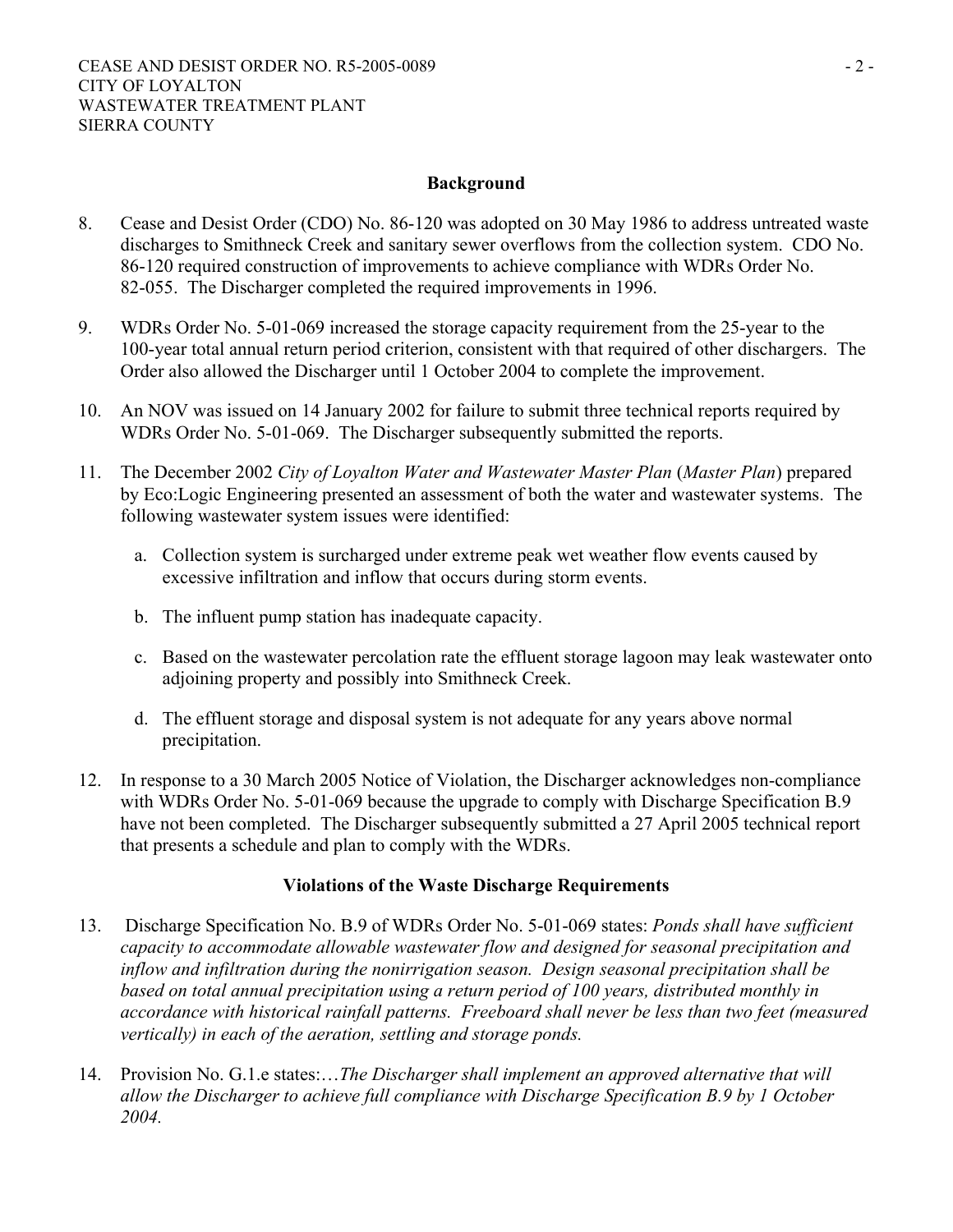- 15. The Discharger has not complied with Discharge Specification No. B.9 and is therefore in violation of the WDRs. However, the Discharger has begun studies to better understand the source of high I/I to the collection system. The studies and other actions are described below:
	- a. The City has contracted for and is in the process of preparing an I/I study to identify the causes of the high I/I rate and identify possible repairs to reduce the I/I.
	- b. The City is in the process of installing water meters throughout the entire community and anticipates significant flow reduction as a result of this action. The City states other communities of similar size have realized flow reductions of up to 30-percent upon installation of water meters.
- 16. The December 2002 City of Loyalton *Water and Wastewater Master Plan* states wastewater may be leaking from the northeast side of the storage lagoon into Smithneck Creek. This is a violation of Discharge Prohibition A.1, which states: *Discharge of waste to surface waters or surface water drainage courses is prohibited.*
- 17. In violation of Monitoring and Reporting Program No. 5-01-069, the Discharger failed to submit complete self-monitoring reports for the time period January 2004 to January 2005. Monitoring report deficiencies were described in a 30 March 2005 NOV. The Discharger responded to the NOV on 16 May 2005 and provided responses that should resolve the issues.

## **Regulatory Considerations**

- 18. As a result of the events and activities described in this Order, the Regional Board finds that the Discharger has caused or permitted waste to be discharged in such a manner that it has created, or continues to threaten to create, a condition of pollution or nuisance. The Regional Board also finds that the Discharger has discharged, and has the potential to discharge, waste in violation of WDRs No. 5-01-069.
- 19. The Regional Board's Water Quality Control Plan for the Sacramento and San Joaquin River Basins (Basin Plan) designates beneficial uses, includes water quality objectives to protect the beneficial uses, and includes implementation plans to implement the water quality objectives.
- 20. Surface water drainage from the wastewater system is to Smithneck Creek and then the Middle Fork Feather River. The beneficial uses of the Middle Fork Feather River from the source to Little Last Chance Creek as stated in the Basin Plan, are agricultural supply; water contact recreation; noncontact water recreation; warm freshwater habitat; cold freshwater habitat; spawning, reproduction and/or early development; and wildlife habitat.
- 21. The beneficial uses of underlying groundwater are municipal and domestic water supply, agricultural supply, industrial service supply, and industrial process supply.
- 22. Section 13301 of the California Water Code states in part: "When a regional board finds that a discharge of waste is taking place or threatening to take place in violation of requirements or discharge prohibitions prescribed by the regional board or the state board, the board may issue an order to cease and desist and direct that those persons not complying with the requirements or discharge prohibitions (a) comply forthwith, (b) comply in accordance with a time schedule set by the board, or (c) in the event of a threatened violation, take appropriate remedial or preventive action."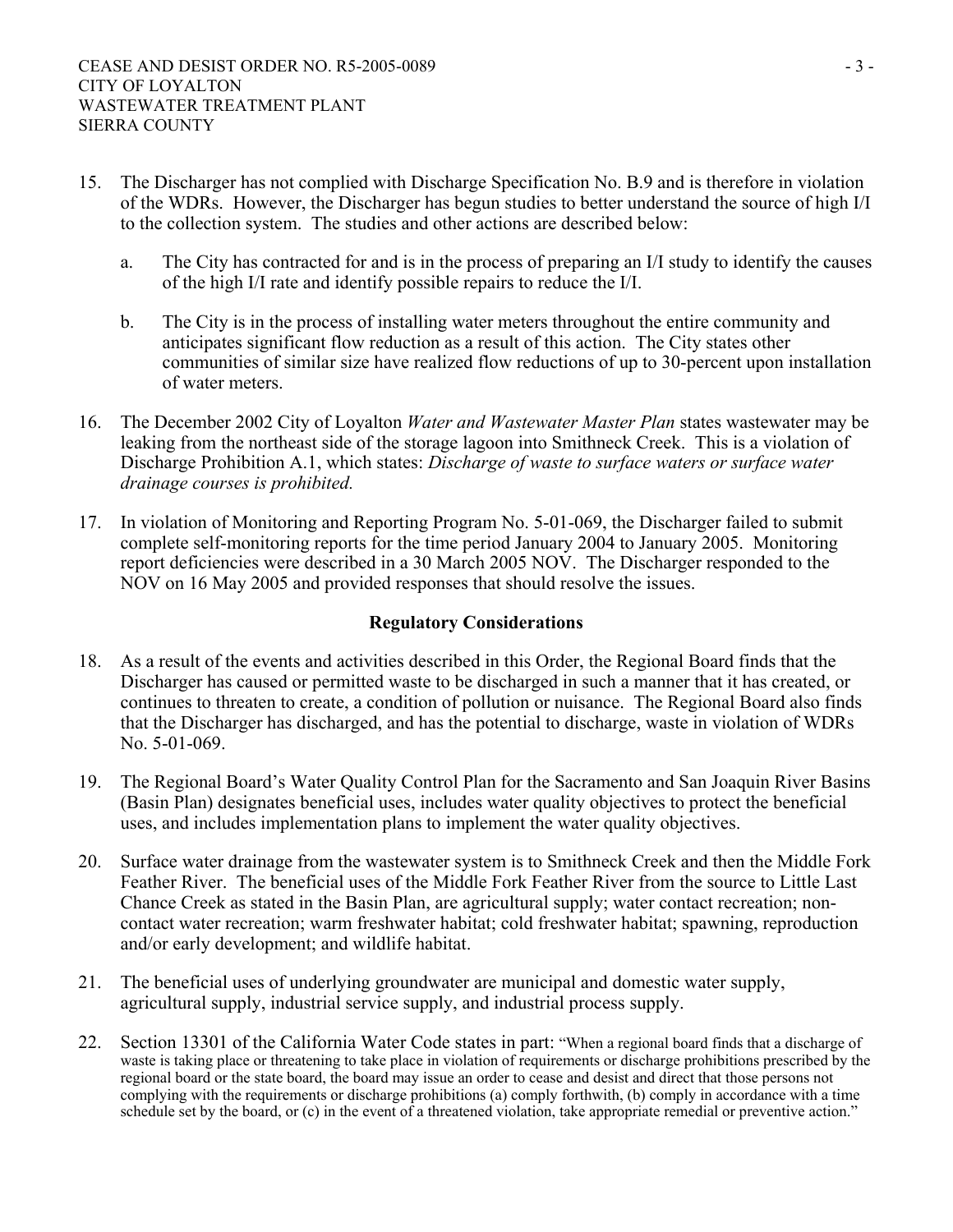- 23. Section 13267(b) of the California Water Code states: " In conducting an investigation specified in subdivision (a), the regional board may require that any person who has discharged, discharges, or is suspected of having discharged or discharging, or who proposes to discharge waste within its region, or any citizen or domiciliary, or political agency or entity of this state who has discharged, discharges, or is suspected of having discharged or discharging, or who proposes to discharge, waste outside of its region that could affect the quality of waters within its region shall furnish, under penalty of perjury, technical or monitoring program reports which the regional board requires. The burden, including costs, of these reports shall bear a reasonable relationship to the need for the report and the benefits to be obtained from the reports. In requiring those reports, the regional board shall provide the person with a written explanation with regard to the need for the reports, and shall identify the evidence that supports requiring that person to provide the reports."
- 24. The technical reports required by this Order are necessary to assure compliance with WDR Order No. 5-01-069 and to assure protection of public health and safety. The Discharger operates the facility that discharges the waste subject to this Order.
- 25. The issuance of this Order is an enforcement action by a regulatory agency and is exempt from the provisions of the California Environmental Quality Act, pursuant to Section 15321(a)(2), Title 14, California Code of Regulations.
- 26. On 24 June 2005, in Rancho Cordova, California, after due notice to the Discharger and all other affected persons, the Regional Board conducted a public hearing at which evidence was received to consider a Cease and Desist Order.
- 27. Any person affected by this action of the Regional Board may petition the State Water Resources Control Board to review the action in accordance with Section 2050 through 2068, Title 23, California Code of Regulations. The petition must be received by the State Water Resources Control Board, Office of Chief Counsel, P.O. Box 100, Sacramento, CA, 95812-0100, within 30 days of the date on which the Regional Board action took place. Copies of the law and regulations applicable to filing petitions are available at www.swrcb.ca.gov/water\_laws/index.html and also will be provided upon request.

**IT IS HEREBY ORDERED** that pursuant to Sections 13301 and 13267 of the California Water Code, the City of Loyalton, its agents successors, and assigns, shall in accordance with the following tasks and time schedule, implement the following measures and identify and implement all improvements required to ensure long-term compliance with WDRs No. 5-01-069, or any revisions to those WDRs.

Any person signing a document submitted under this Order shall make the following certification:

*"I certify under penalty of law that I have personally examined and am familiar with the information submitted in this document and all attachments and that, based on my knowledge and on my inquiry of those individuals immediately responsible for obtaining the information, I believe that the information is true, accurate, and complete. I am aware that there are significant penalties for submitting false information, including the possibility of fine and imprisonment."* 

1. Beginning **immediately,** the Discharger shall submit monthly, quarterly, and annual monitoring reports that fully comply with Monitoring and Reporting Program (MRP) No. 5-01-069, or any subsequent revisions.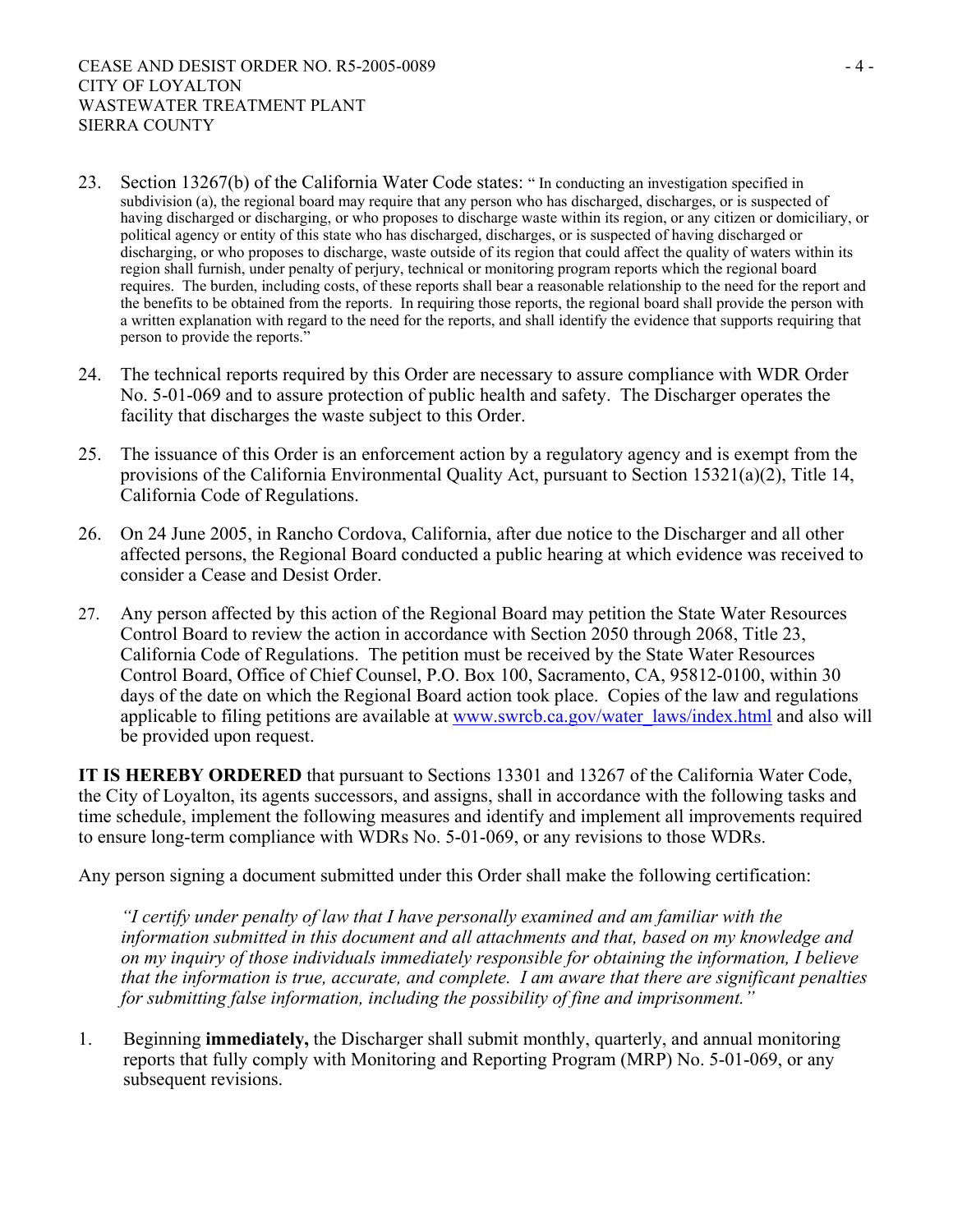- 2. Beginning **immediately**, the Discharger shall fully utilize the 19.8 acres of cropped land for wastewater discharge and the 60 acres described in WRR Order No. 5-01-051. Application and disposal shall be made in conformance with Orders No. 5-01-069 and 5-01-051.
- 3. **Beginning 1 August 2005**, and by the first day of the second month following each calendar quarter **(i.e., by 1 February, 1 May, 1 August, and 1 November each year)**, the Discharger shall submit a progress report describing the work completed to date regarding each of the reporting requirements described in this Order.
- 4. By **1 September 2005**, the Discharger shall submit a *Sampling and Analysis Plan (SAP)* that describes sample locations, sample procedures, sample containers, sample hold times, and sample preservatives. The *SAP* shall address all the constituents and sampling requirements listed in the MRP No. 5-01-069, or any subsequent revisions.
- 5. By **1 September 2005**, the Discharger shall submit and implement a *Wastewater Application Plan*  that describes how wastewater will be applied to the land application areas in accordance with WDRs Order No. 5-01-069 and WRRs 5-01-051. At a minimum, the *Wastewater Application Plan* will describe (a) the locations of the land application areas, and procedures to prevent excessive BOD, nitrogen, or dissolved solids loading of the land application area, (b) the locations of flow and effluent sampling points, (c) practices used to maintain the land application area, (d) how the wastewater will be applied such that it will be applied evenly to the areas, and (e) how the land application areas have been made ready to accept the wastewater (i.e., installation of fencing or notification signs, installation of berms to prevent runoff, reconfiguration of checks to improve application rates). A copy of the *Wastewater Application Plan* shall be kept at the facility for reference by operating personnel and they shall be familiar with its contents.
- 6. By **1 September 2005**, the Discharger shall submit an *Infiltration/Inflow Investigation Report of Results*. The purpose of the I/I investigation will be to find causes for the high flows experienced, produce a reasonable flow estimate for future I/I events as well as normal flow, and provide a list and proposed timeline for recommended repairs to reduce the quantity of I/I water.
- 7. By **1 November 2005**, the Discharger shall submit a *Contingency Plan* describing the steps it will take if the evaporation/percolation wastewater ponds encroach within two foot of freeboard. The plan shall consider any and all steps necessary to prevent wastewater overflows including restricting water usage, land application of wastewater, enhanced evaporation, hauling wastewater to another facility, water conservation measures, or other alternatives. This Contingency Plan shall be implemented whenever wastewater levels encroach within two foot of freeboard in the wastewater ponds. The Discharger shall immediately notify staff if the Contingency Plan is implemented.
- 8. By **1 May 2006** the Discharger shall submit a *Preliminary Design Report for WWTP Expansion*  containing a preliminary design for proposed modifications and expansion of the facility. The report shall address the wastewater system issues identified in Finding 11. The Discharger states that USDA Rural Development funding may be a part of the overall funding package; therefore the design report will be prepared in accordance with USDA Preliminary Design Report guidelines. The report will delineate updated alternatives and costs, and identify a recommended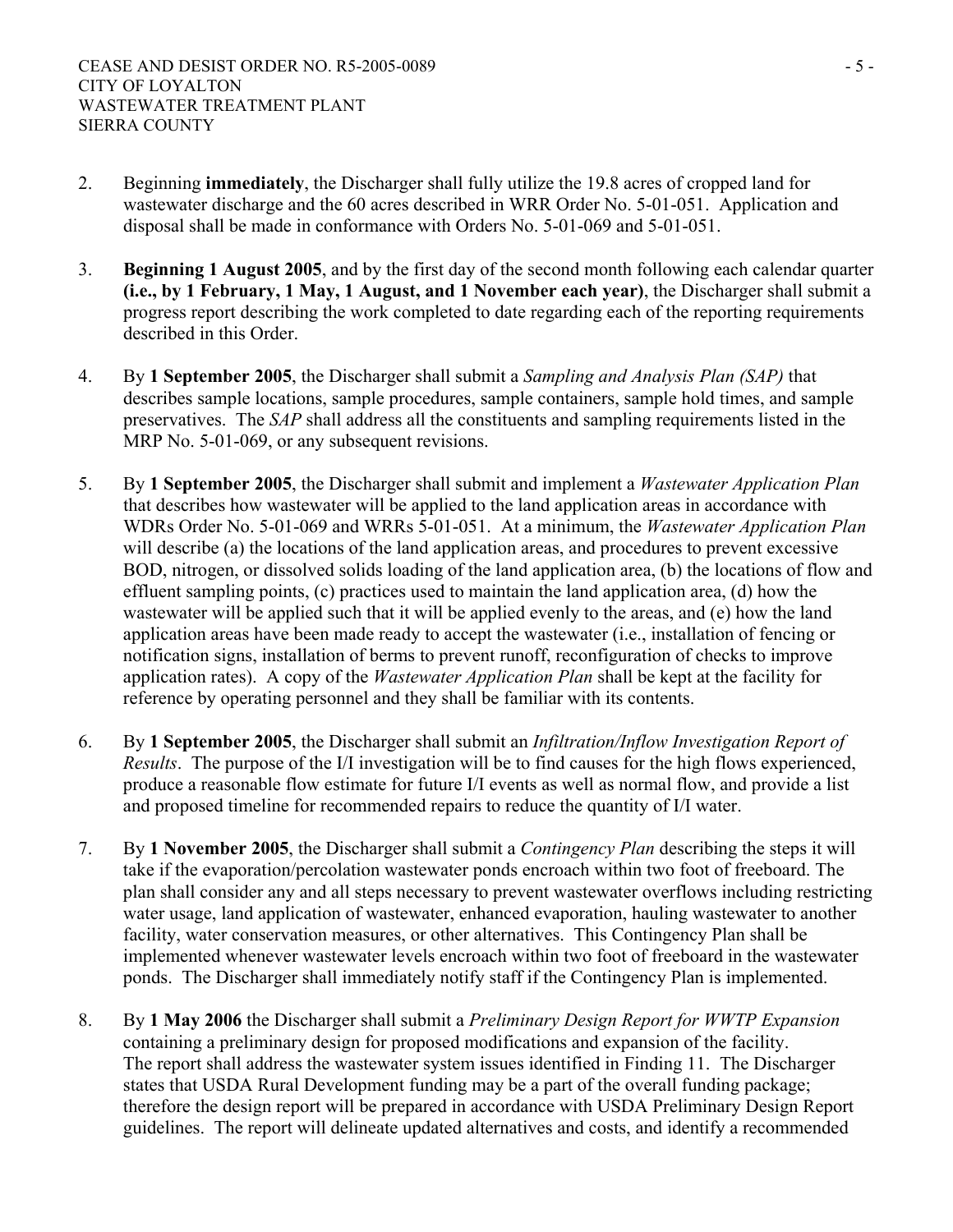alternative as well as a projected overall project cost. The report shall clearly show that the proposed expansion will result in compliance with Discharge Specification No. B.9 (the storage capacity requirement).

The *Preliminary Design Report* shall include a water balance for both the current inflow and projected flows through at least the year 2020, and shall clearly show the times of the year when wastewater must be stored versus when it may be applied to land. The water balance shall evaluate the storage ponds' ability to provide sufficient capacity to maintain two feet of freeboard on a month-by-month basis. The water balance shall include monthly evaporation, precipitation, and percolation rates, and shall identify contributions from major sources to monthly discharge volumes such as subsurface inflows, stormwater run-on, and any I/I from the collection system. Rainfall shall be based on the 100-year return period total annual precipitation.

- 9. By **1 July 2006**, the Discharger shall submit a *Revenue Plan* that describes the costs associated with making the necessary improvements to the collection, treatment storage and disposal system to ensure continuous compliance with WDRs Order No. 5-01-069. The plan shall show whether the District has the necessary funds to implement the improvements. Should the Revenue Plan show that there are inadequate funds, the Discharger must also include an implementation schedule that shows how funds will be raised.
- 10. By **1 August 2006,** the Discharger shall submit a *Sanitary Sewer System Operation, Maintenance, Overflow Prevention, and Response Plan* (SSS Plan) that describes the actions designed to prevent, or minimize the potential for sanitary sewer overflows. The Discharger shall maintain the SSS Plan in an up-to-date condition and shall amend the SSS Plan whenever there is a change (e.g. in the design, construction, operation, or maintenance of the sanitary sewer system or sewer facilities) that materially affects the potential for sanitary sewer overflows. The Discharger shall ensure that the up-to-date SSS Plan is readily available to sewer system personnel at all times and that sewer system personnel are familiar with it.

At a minimum, the Operation and Maintenance portion of the plan shall contain or describe the following:

- *1.* Detailed maps of the sanitary sewer system, identifying sewer mains, manholes, and lift stations;
- *2.* A detailed listing of elements to be inspected, a description of inspection procedures and inspection frequency, and sample inspection forms;
- *3.* A schedule for routine inspection and testing of all pipelines, lift stations, valves, and other key system components. The inspection/testing program shall be designed to reveal problems that might lead to accidental spills and ensure that preventive maintenance is completed;
- *4.* Provisions for repair or replacement of old, worn out, or defective equipment; and
- *5.* Provisions to minimize the need for manual operation of critical systems and provide spill alarms or other "fail safe" mechanisms.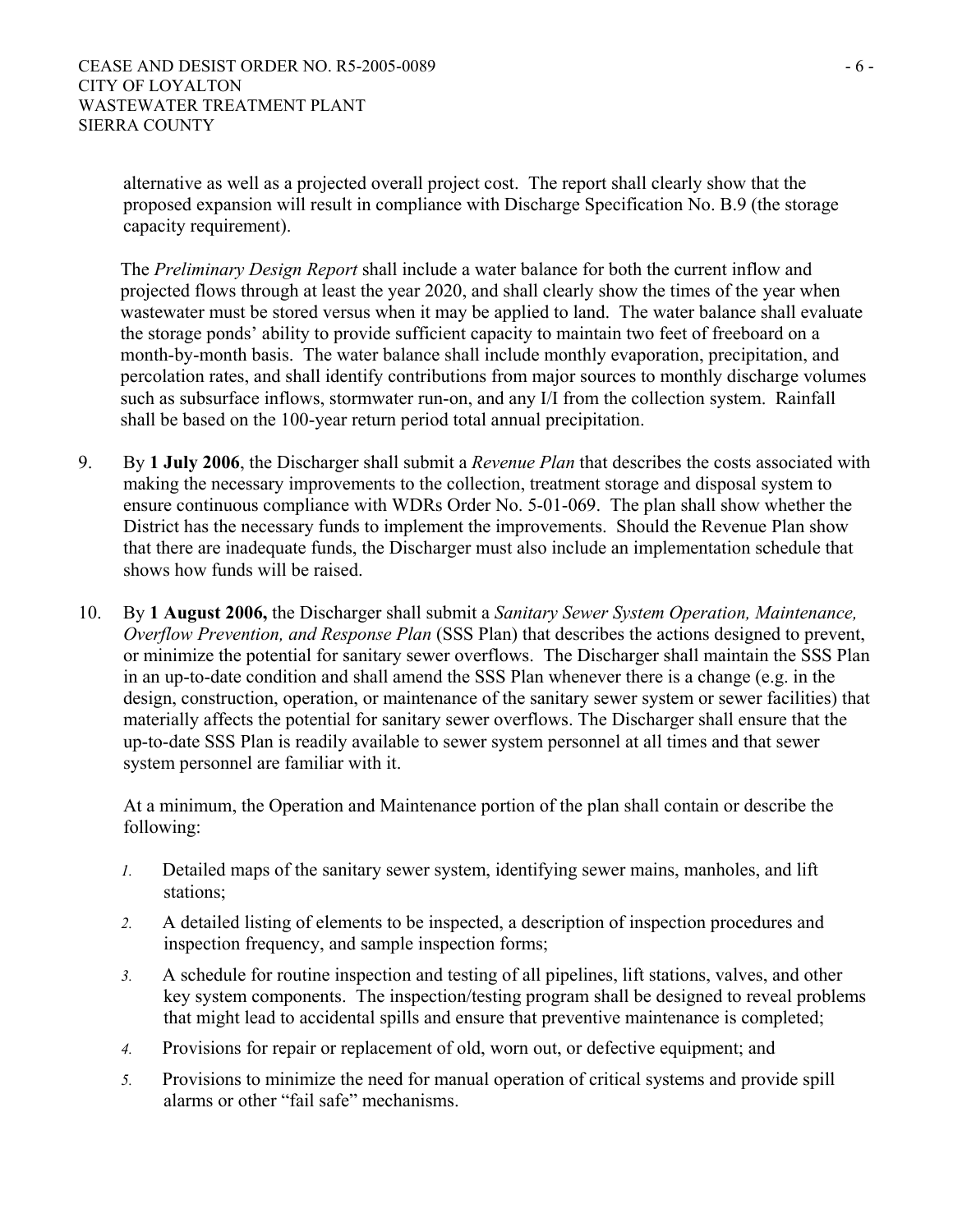At a minimum, the Overflow Prevention and Response Plan shall contain or describe the following:

- *1.* Identification of areas of the collection system that historically have overflowed and an evaluation of the cause of the overflow;
- *2.* Maintenance activities that can be implemented to address the cause of the overflow and means to prevent future overflows;
- *3.* Procedures for responding to sanitary sewer overflows designed to minimize the volume of sewer overflow that enters surface waters, and to minimize the adverse effects of sewer overflows on water quality and beneficial uses;
- *4.* Steps to be taken when an overflow or spill occurs, and procedures that will be implemented to ensure that all overflows and spills are properly identified, responded to and reported; and
- *5.* A public notification plan, in which any posting of areas contaminated with sewage is performed at the direction of the Sierra County Environmental Health Department. All parties with a reasonable potential for exposure to an overflow event shall be notified.
- 11. By **30 September 2007**, the Discharger shall submit a *Background Groundwater Quality Study Report*. For each groundwater monitoring parameter/constituent identified in MRP No. 5-01-069 or any subsequent revisions, the report shall present a summary of monitoring data, calculation of the concentration in background monitoring wells, and a comparison of background groundwater quality to that in wells used to monitor the wastewater storage ponds and land application area. Determination of background quality shall be made using the methods described in Title 27, §20415(e)(10), or equivalent, and shall be based on data from at least four consecutive quarterly (or more frequent) groundwater monitoring events. For each monitoring parameter/constituent, the report shall compare measured concentrations for compliance monitoring wells with the calculated background concentration. The report shall be prepared by or under the direction of an engineer or geologist registered to practice in California pursuant to California Business and Professions Code §6735, 7835, and 7835.1.

If the *Background Groundwater Quality Study Report* shows that the wastewater discharge has degraded, or is likely to degrade groundwater quality, then upon request of the Executive Officer, the Discharger shall submit *Groundwater Mitigation Plan* which shall evaluate contaminant control alternatives, describe a preferred alternative, and proposed a timeline to meet the Groundwater Limitations of this Order. The selected contaminant control alternative must comply with State Water Resources Control Board Resolution No. 68-16 and be consistent with the most recent Basin Plan.

- 12. By **1 October 2008**, the Discharger shall submit the *Final Design and Construction Schedule*. The schedule shall show that all construction activities will be completed by 1 May 2010. The report shall clearly show that the final design results in compliance with Discharge Specification No. B.9 (the storage capacity requirement).
- 13. By **1 May 2009**, the Discharger shall submit a *Report of Waste Discharge* if the *Final Design* includes material changes in wastewater storage capacity, land application area size or location, or waste treatment methods.